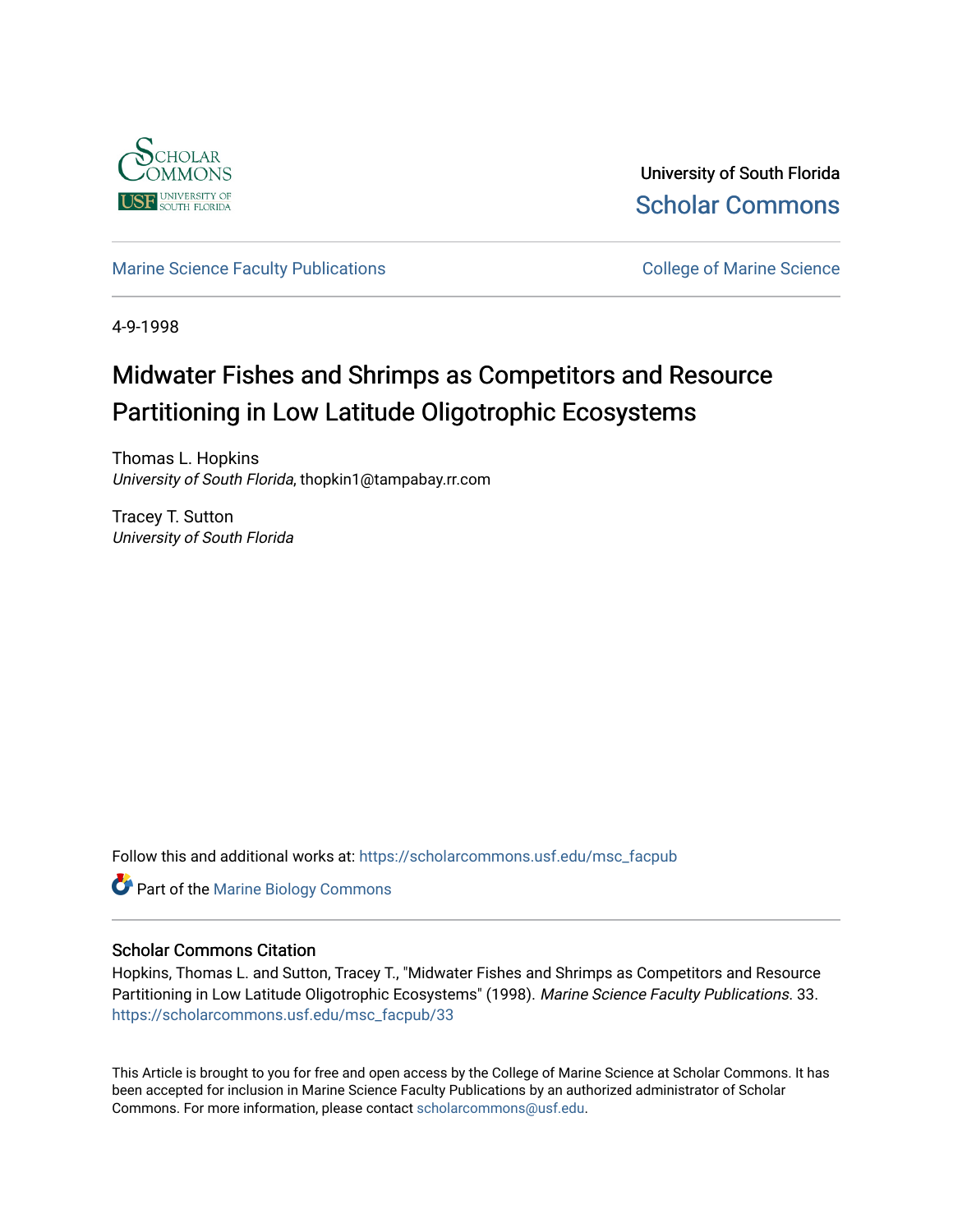# **Midwater fishes and shrimps as competitors and resource partitioning in low latitude oligotrophic ecosystems**

**Thomas L. Hopkins, Tracey T. Sutton\*** 

**Department of Marine Science. University of South Florida. St. Petersburg, Florida 33701. USA** 

ABSTRACT: Oligotrophic tropical-subtropical oceanic regimes constitute the largest and most ancient ecosystem on earth, with these enormous areas being characterized by high faunal diversity. The stability and age of the ecosystem have enabled the evolution of many similar species niches where there is considerable overlap in niche parameters such as food and space, resulting in high species packing, especially in the epi- and mesopelagic zones. Competition for limited resources undoubtedly exists and has been described by MacArthur (1972; Geographical ecology, Harper and Row, New York) as diffuse competition where each species is impacted by many other species sharing the environment. Most studies of resource partitioning in the oceanic pelagial have been restricted to specific taxonomic groups, such as copepods, fishes, shrimps, or cephalopods, and intergroup relationships have not been examined. The 2 dominant (numbers and biomass) components of low latitude midwater micronekton communities, based on trawl catches, are flshes and shrimps, and the present study reveals that species from each of these 2 assemblages occur in the same feeding guilds and hence potentially compete for food resources. However, as additional niche parameters are included in the analysis, such as food size and predator vertical distribution, groups of species with matching niche characteristics become increasingly smaller. Results of this study suggest that as additional information on individual life histories is obtained, such as data on seasonality of reproduction and population dynamics, the same pattern will emerge as we have found for fishes and shrimps considered separately, i.e. that resource partitioning occurs at the species level despite the pressures of diffuse intra- and intergroup competition. This minimizes competitive exclusion and enables the maintenance of a high-diversity fauna in resource-poor low latitude ecosystems.

KEY WORDS: Gulf of Mexico . Oceanic ecosystem . Decapods . Myctophids . Food web . Vertical distribution

### **INTRODUCTION**

Of enduring interest to pelagic oceanic ecologists is the phenomenon of high faunal diversity in low latitude oligotrophic oceans (e.g. Hutchinson 1959, 1961). This occurs in a seemingly low stucture environment, with light, temperature and pressure demonstrating the only major physical changes with depth. For example, the micronekton assemblage in the eastern Gulf of Mexico (EGOM) is comprised of over 200 species of midwater fishes, over 50 species of decapod and mysid

'Addressee for correspondence

E-mall. suttonOmarine.usf.edu

shrimps and approximately 60 species of cephalopods and large heteropods in the upper 1000 m, with most occurring in the upper 200 to 300 m at night. Many of these species share the same vertical zones and food resources, and the obvious question is how diversity is maintained with **a** presumed minimum loss of species from the system due to competitive exclusion. Mac-Arthur (1972, see also Pianka 1974) suggested that individual species in complex ecosystems are impacted by many other species, the results being cumulative 'diffuse competition'. Most studies addressing resource partitioning in the midwater pelagial have been limited to discrete taxonomic groups such as fishes (Clarke 1978, Domanski 1984, Hopkins & Gartner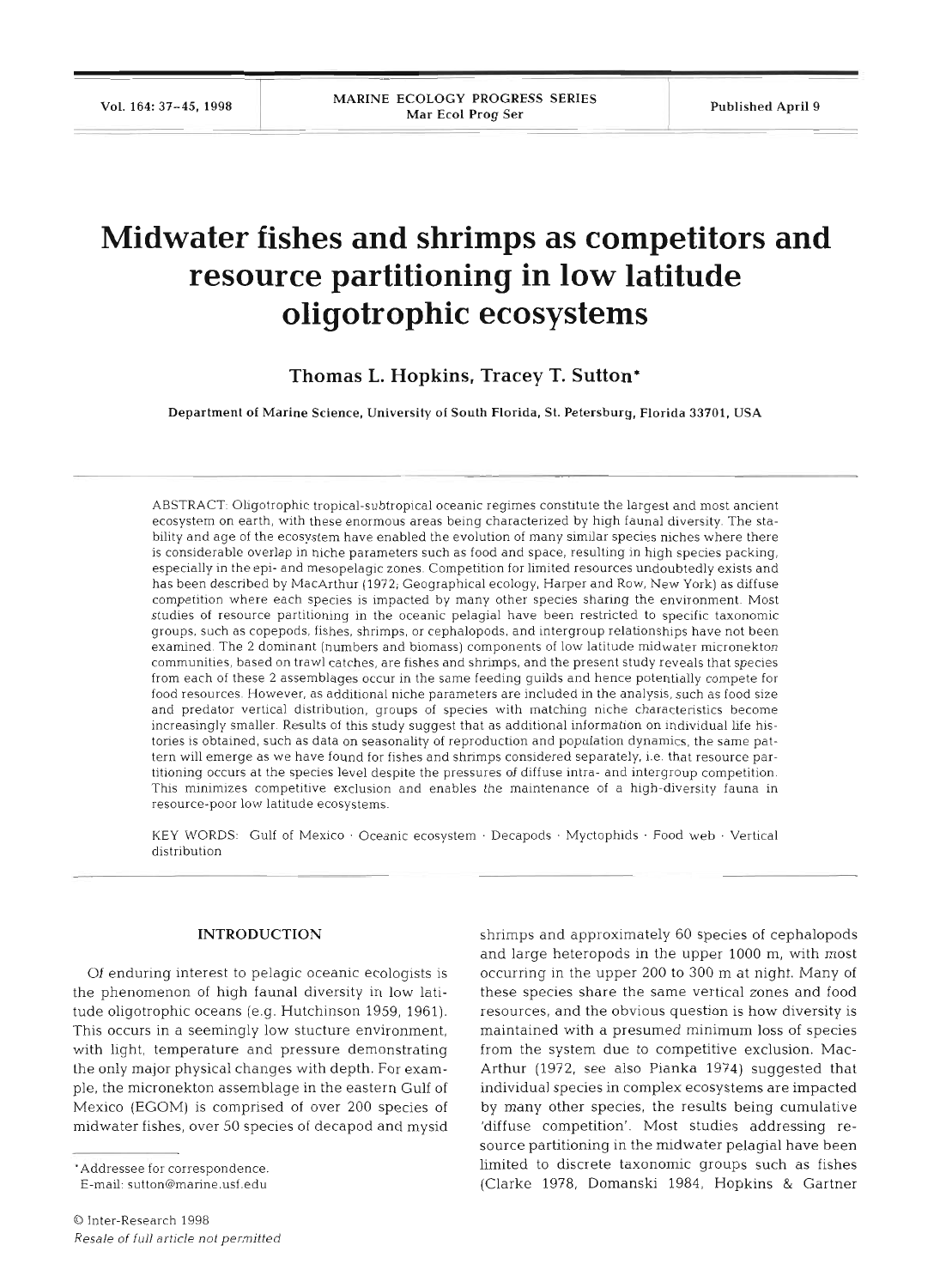1992), shrimps (Donaldson 1975, Walters 1976, Heffernan & Hopkins 1981, Flock & Hopkins 1992, Hopkins et al. 1994) or cephalopods (Passarella & Hopkins 1991), whereas diffuse competition may include species from widely disparate taxonomic groups which competitively interact. Previous studies (e.g. Maynard et al. 1975, Hopkins & Lancraft 1984) have shown that the 2 dominant components of low latitude micronekton communities are shrimps and fishes, and that these 2 components show spatial concurrence and dietary similarities. In this paper, we examine aspects of diet and vertical distribution of the midwater fishes and shrimps in the EGOM, a low latitude oligotrophic environment, and apply cluster analyses to assess the amount of niche overlap in these 2 groups. Our objective is to enable further insight in the phenomenon of rich fauna1 diversity in the low latitude pelagial.

### **MATERIALS AND METHODS**

Information on midwater fish and shrimp assemblage structure has been accumulated over a 20 yr sampling period (25 cruises) at  $27^{\circ}$  N  $86^{\circ}$  W, a station of 3200 m depth in the EGOM. The various types of opening-closing midwater trawls used, including a MOCNESS (Wiebe et al. 1976), are described in Hopkins et al. (1973), Hopkins & Baird (1975), Gartner et al. (1987) and Hopkins et al. (1996). Our sampling (1155 discrete trawl samples) has enabled us to resolve vertical distributions in the upper 1000 m to contiguous 25 m depth intervals. Diet information used in this study was from 4991 fish specimens from 26 species (range per species: 40 to 450; mean number per species: 192) and 1070 shrimp specimens from 21 species (range: 10 to 155; mean: 51). Fish and shrimp gut contents were examined microscopically in water or fuchsin-acid-stained glycerin. Contents were identified to the lowest possible taxonomic level and food measurements (to the nearest 0.1 mm) were converted to estimates of dry organic weight of undigested prey using procedures described in Hopkins & Gartner (1992), Hopkins et al. (1994, 1996), and Sutton & Hopkins (1996a).

A principal consideration in the present analysis is post-capture feeding in trawl net cod ends. As stated in Hopkins et al. (1996), and others (Clarke 1978, 1980, Roe & Badcock 1984), net feeding appears to be a minor source of bias because (1) it is usually readily recognized as such when it occurs, (2) gut fullness shows die1 periodicity even though prey is always abundant in the cod end, (3) consistent differences are observed in diets of species occurring in the same trawl catches, (4) most micronektonic fishes and shrimps were small, fragile and arrived on deck to some degree damaged or moribund, and (5) stomach and intestinal

contents (the latter presumably with a pre-trawl catch residence time) were similar.

Species in the present investigation were compared for each of 3 niche parameters, diet composition  $\frac{10}{14}$  of food biomass of each of 15 prey categories: copepod, ostracod, amphipod, euphausiid, decapod, larvacean, salp, siphonophore, unidentified gelatinous tunic, polychaete, gastropod, cephalopod, chaetognath, fish, and other food), prey size (% of food biomass in each of 13 size categories: <1.0, 1-1.9, 2-2.9, 3-3.9, 4-4.9, 5-5.9, 6-6.9, 7-7.9, 8-8.9, 9-9.9, 10-14.9, 15-19.9, >20 mm) and species nighttime vertical distribution (% of species population numbers in each 25 m zone from the surface to a depth of 1000 m). For each niche parameter, Bray-Curtis (1957) dissimilarity indices were calculated for all combinations of cluster unit pairs, then these indices were subjected to hierarchical unweighted pair-group method using arithmetic averages (UPGMA) cluster analysis (Romesburg 1990) to determine taxonomic groupings for each of the 3 parameters. Clusters were defined at the 40 % dissimilarity level as in previous studies (Zaret & Rand 1971, Berkes 1976, Hopkins & Gartner 1992).

The comparisons involved many more cluster units of fishes than shrimps (77 vs 21 units), this being a result of diet changes with ontogeny in fishes [detected by previous cluster analyses (see Hopkins et al. 1996)]. Many fish species were considered by size class, and numencal designations after fish species names (see Table 1) represent size class in 10 mm intervals of standard length (SL) (for example, 2: 20-29 mm SL, 3: 30-39 mm SL, and pairs of numbers separated by a slash, e.g. 10/19, represent pooled data for several size classes, in this case 100-199 mm SL). Pooling was applied to very large fish species [e.g. Gonostoma elongatum, the Stomiidae (sensu Fink 1985)) which have a large size range. Changes in diet with ontogeny in shrimps are highly probable, but were not detectable through cluster analysis (Hopkins et al. 1994). This contrast in ontogenetic diet patterns for fishes and shrimps in part results from differences in the way prey is manipulated in these 2 groups-fish swallow prey whole, so prey size is limited by mouth size, whereas shrimps masticate their food.

Data from the 3 cluster analyses were combined in a trellis matrix (e.g see Fig. 7 in Hopkins et al. 1994) which compared all combinations of cluster unit pairs. The matrix grid was tallied square by square for cluster unit pairs which demonstrated no niche separation, or niche separation by a single parameter, by 2 parameters, or by all 3 parameters. The term 'cluster unit' is used rather than 'species' in describing cluster and trellis matrix composition because in the case of fishes more than 1 size class could occur in a single cluster and/or in several different clusters. The trellis matrix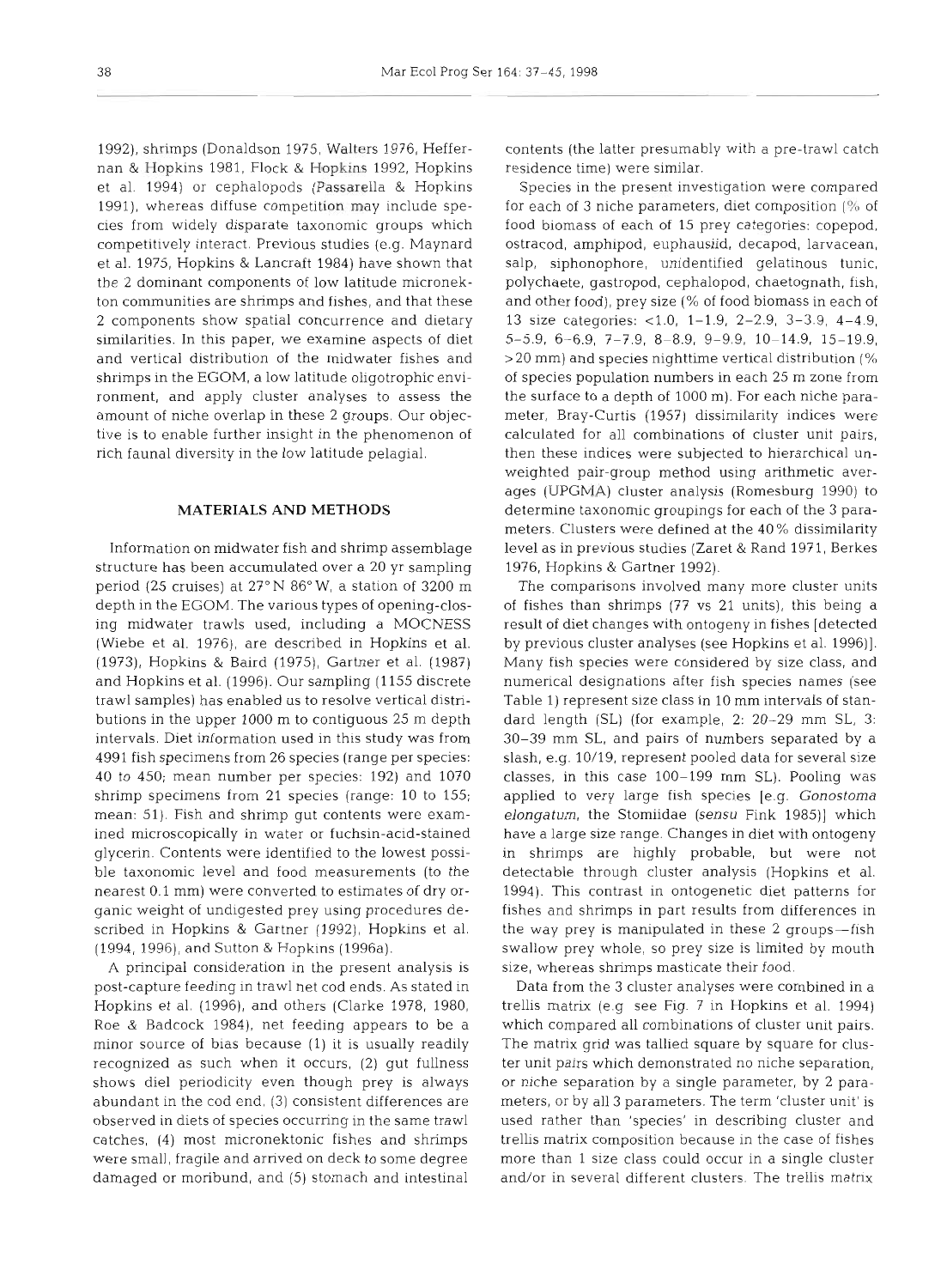and parameter cluster analyses are summarized in tables rather than included in the paper because of their large dimensions in relation to journal page size.

#### **RESULTS**

### Prey item composition

The species treated in cluster analyses are listed in Table 1. These species combined represent 90 and 99%, respectively, of the numbers of fishes and shrimps in the upper 1000 m of the EGOM. The cluster analysis summary for diet composition (Table 2), based on 20183 and 3302 prey items of fish and shrimp, respectively, revealed 2 large clusters (Clusters 1 and 2), 2 of intermediate size (Clusters 11 and 14) with most of the remainder (14 clusters) containing only 1 to 4 cluster units. All 4 of the large- and intermediate-sized clusters included both fishes and shrimps.

Cluster 1, the largest (29 cluster units), combined predators which fed almost entirely on small crustaceans (food biomass range: 80 to 100%; mean: 97%), with copepods the overwhelmingly dominant prey (range: 67 to 99%; mean: 86%). The potential for

competition between fishes and shrimps for the same resource is apparent in Table 3, which lists the principal copepod genera in the diets of myctophids and sergestids, 2 of the dominant families in the fish and shrimp assemblages, respectively. Eleven of the 15 (including 4 of the top 5) copepod prey genera appeared in both lists. It should be noted that 89 and 81% of the copepods encountered in the digestive tracts of myctophids and sergestids, respectively, were identified at least to genus. Hence, any bias due to unidentified copepods was small. At the head of each list is the copepod genus Pleuromamma (of which there are 4 abundant species in the EGOM), with P. abdominalis and P. xiphias contributing the most biomass to the diets of both myctophids and sergestids. Cluster 2, with 21 cluster units, aggregated fishes and shrimps which fed on small crustaceans (range: 66 to 100%; mean: 87%) including copepods, ostracods and amphipods, along with small euphausiids and decapods. Copepods were again the principal food biomass (range: 29 to 57%; mean: 45%), but contributed proportionately less to diets than in Cluster 1.

Table 1. List of species of midwater fishes and shrimps from the eastern Gulf of Mexico used in cluster analyses. Numbers in parentheses are size classes of fishes examined (see 'Materials and methods' for size code)

| Fishes                                                                                                                                                                                                                                                                                                                                                                                                                                                                                                                                                                                                                                                                                                                                                                                                                                                                                                                                                                                                                                                             | Shrimps                                                                                                                                                                                                                                                                                                                                                                                                                                                                                                                                                                                                     |
|--------------------------------------------------------------------------------------------------------------------------------------------------------------------------------------------------------------------------------------------------------------------------------------------------------------------------------------------------------------------------------------------------------------------------------------------------------------------------------------------------------------------------------------------------------------------------------------------------------------------------------------------------------------------------------------------------------------------------------------------------------------------------------------------------------------------------------------------------------------------------------------------------------------------------------------------------------------------------------------------------------------------------------------------------------------------|-------------------------------------------------------------------------------------------------------------------------------------------------------------------------------------------------------------------------------------------------------------------------------------------------------------------------------------------------------------------------------------------------------------------------------------------------------------------------------------------------------------------------------------------------------------------------------------------------------------|
| Family Myctophidae<br>Benthosema suborbitale (1,2)<br>Ceratoscopelus warmingii (1, 2, 3, 4)<br>Diaphus dumerilii (1, 2, 3)<br>Diaphus lucidus $(3, 4, 5, 6)$<br>Diaphus mollis $(2,3,4)$<br>Lampanyctus alatus $(1, 2, 3, 4)$<br>Lepidophanes quentheri (1, 2, 3, 4, 5, 6)<br>Myctophum affine $(1, 2, 3)$<br>Notolychnus valdiviae (1,2)<br>Notoscopelus resplendens (2, 3, 4, 5)<br>Family Gonostomatidae<br>Cyclothone acclinidens (1, 2, 3)<br>Cyclothone alba (1,2)<br>Cyclothone braueri (1,2)<br>Cyclothone pallida (2/3, 4)<br>Cyclothone pseudopallida (1, 2, 3)<br>Gonostoma elongatum (1/2, 3/4, 5/7, 8/9, 10/12)<br>Family Phosichthyidae<br>Vinciquerria nimbaria (1, 2, 3)<br>Vinciquerria poweriae (1, 2, 3)<br>Family Sternoptychidae<br>Argyropelecus aculeatus (1, 2, 3, 4/5)<br>Argyropelecus hemigymnus (1, 2)<br>Sternoptyx diaphana (1, 2, 3)<br>Sternoptyx pseudobscura (1, 2, 3, 4/5)<br>Valenciennellus tripunctulatus (1, 2, 3)<br>Family Stomiidae<br>Chauliodus sloani (2/20)<br>Photostomias guernei (3/12)<br>Stomias affinis (2/19) | Family Sergestidae<br>Sergestes armatus<br>Sergestes atlanticus<br>Sergestes edwardsii<br>Sergestes henseni<br>Sergestes paraseminudus<br>Sergestes pectinatus<br>Sergestes sargassi<br>Sergestes vigilax<br>Sergia robustus<br>Sergia splendens<br>Family Aristeidae<br>Gennadas bouvieri<br>Gennadas capensis<br>Gennadas scutatus<br>Gennadas valens<br>Family Oplophoridae<br>Acanthephyra curtirostris<br>Acanthephyra purpurea<br>Systellaspis debilis<br>Family Pandalidae<br>Parapandalus richardi<br>Family Eucopiidae (mysid)<br>Eucopia australis<br>Eucopia sculpticauda<br>Eucopia unguiculata |

Cluster 11, with 10 cluster units, was another mixed group of fishes and shrimps which fed primarily on crustaceans (range: 76 to 99%; mean: 88%), but with larger prey such as euphausiids playing a more important role in diets (range:  $40$  to  $79\%$ ; mean:  $59\%$ ). Fishes occurred in the diet of some of these predators as well (maximum 25% in the diet of Gonostoma elongatum 5/7). Cluster 14, mostly a shrimp cohort (8 of 9 species), was characterized by a mixed diet of both crustacean (range: 26 to 55%; mean: 42%) and non-crustacean (range: 45 to 73%; mean: 58%) food, with larger elongate prey such as chaetognaths (mean: 14%), euphausiids (mean: 26%) and fishes (mean: 34%) contributing the most to food biomass.

It is apparent from Table 2 that different size classes of many fish species (e.g. Gonostoma elongatum, Ceratoscopelus warmingii, Argyropelecus aculeatus, Sternoptyx diaphana, S. pseudobscura) fall into different clusters. This primarily resulted from changes in diet composition with ontogeny. Also, what appears to be marine snow was prominent in the stomachs of certain shrimps, e.g. the 4 aristeid Gennadas spp. and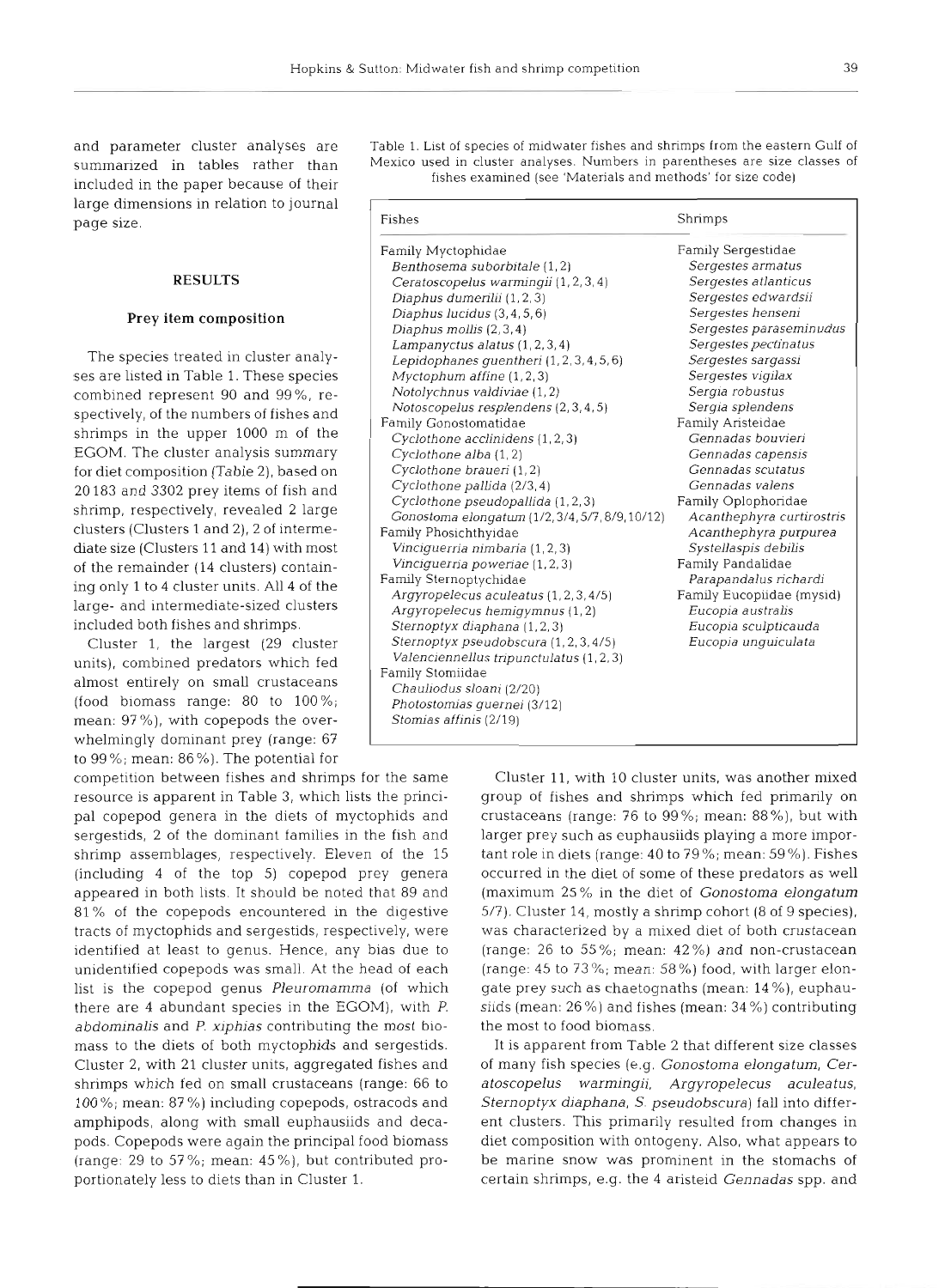*Table 2. Cluster analysis summary of diet composition* (% of food biomass of each prey type) of the fish and shrimp assemblages in the upper 1000 m of the eastern Gulf of Mexico. Cluster units listed in the sequence they occurred in each cluster. Numbers *after species names indlcate size class* 

| Cluster 1  | Cyclothone acclinidens-2, Cyclothone acclinidens-3, Cyclothone braueri-2, Cyclothone pseudopallida-3,<br>Sergestes pectinatus, Cyclothone pseudopallida-1, Cyclothone pseudopallida-2, Cyclothone alba-1, Notoly-<br>chnus valdiviae-1, Cyclothone braueri-1, Cyclothone alba-2, Valenciennellus tripunctulatus-3, Valencien-<br>nellus tripunctulatus-1, Valenciennellus tripunctulatus-2, Eucopia sculpticauda, Eucopia australis, Mycto-<br>phum affine-2, Myctophum affine-3, Lampanyctus alatus-1, Notolychnus valdiviae-2, Sergestes sargassi,<br>Notoscopelus resplendens-2, Lepidophanes guentheri-1, Benthosema suborbitale-1, Benthosema subor-<br>bitale-2, Lampanyctus alatus-2, Myctophum affine-1, Eucopia unquiculata, Diaphus mollis-4 |
|------------|--------------------------------------------------------------------------------------------------------------------------------------------------------------------------------------------------------------------------------------------------------------------------------------------------------------------------------------------------------------------------------------------------------------------------------------------------------------------------------------------------------------------------------------------------------------------------------------------------------------------------------------------------------------------------------------------------------------------------------------------------------|
| Cluster 2  | Lampanyctus alatus-3, Notoscopelus resplendens-5, Lampanyctus alatus-4, Lepidophanes quentheri-2,<br>Lepidophanes quentheri-5, Lepidophanes quentheri-6, Lepidophanes quentheri-3, Sergestes atlanticus,<br>Sergestes paraseminudus, Cyclothone pallida-2/3, Vinciguerria poweriae-1, Ceratoscopelus warmingii-1,<br>Sternoptyx pseudobscura-2, Notoscopelus resplendens-3, Notoscopelus resplendens-4, Gonostoma elonga-<br>tum-1/2, Gonostoma elongatum-3/4, Diaphus dumerilii-1, Diaphus dumerilii-2, Cyclothone acclinidens-1,<br>Cyclothone pallida-4                                                                                                                                                                                             |
| Cluster 3  | Diaphus mollis-2, Diaphus mollis-3, Diaphus dumerilii-3, Sergia robustus, Sergia splendens                                                                                                                                                                                                                                                                                                                                                                                                                                                                                                                                                                                                                                                             |
| Cluster 4  | Sternoptyx pseudobscura-1                                                                                                                                                                                                                                                                                                                                                                                                                                                                                                                                                                                                                                                                                                                              |
| Cluster 5  | Sternoptyx pseudobscura-3                                                                                                                                                                                                                                                                                                                                                                                                                                                                                                                                                                                                                                                                                                                              |
| Cluster 6  | Argyropelecus aculeatus-1, Argyropelecus hemigymnus-1, Argyropelecus hemigymnus-2                                                                                                                                                                                                                                                                                                                                                                                                                                                                                                                                                                                                                                                                      |
| Cluster 7  | Ceratoscopelus warmingii-2, Ceratoscopelus warmingii-3                                                                                                                                                                                                                                                                                                                                                                                                                                                                                                                                                                                                                                                                                                 |
| Cluster 8  | Ceratoscopelus warmingii-4                                                                                                                                                                                                                                                                                                                                                                                                                                                                                                                                                                                                                                                                                                                             |
| Cluster 9  | Sternoptyx diaphana-2, Sternoptyx diaphana-3                                                                                                                                                                                                                                                                                                                                                                                                                                                                                                                                                                                                                                                                                                           |
| Cluster 10 | Sternoptyx diaphana-1                                                                                                                                                                                                                                                                                                                                                                                                                                                                                                                                                                                                                                                                                                                                  |
| Cluster 11 | Gonostona elongatum-5/7, Vinciquerria poweriae-2, Vinciquerria poweriae-3, Gonostoma elongatum-8/9,<br>Gonostoma elongatum-10/12, Sergestes armatus, Sergestes vigilax, Sergestes edwardsii, Lepidophanes<br>guentheri-4, Sergestes henseni                                                                                                                                                                                                                                                                                                                                                                                                                                                                                                            |
| Cluster 12 | Diaphus lucidus-5, Diaphus lucidus-6, Diaphus lucidus-4                                                                                                                                                                                                                                                                                                                                                                                                                                                                                                                                                                                                                                                                                                |
| Cluster 13 | Argyropelecus aculeatus-2, Argyropelecus aculeatus-3                                                                                                                                                                                                                                                                                                                                                                                                                                                                                                                                                                                                                                                                                                   |
| Cluster 14 | Gennadas bouvieri, Gennadas capensis, Gennadas valens, Gennadas scutatus, Vinciquerria nimbaria-3,<br>Acanthephyra purpurea, Systellaspis debilis, Acanthephyra curtirostris, Parapandalus richardi                                                                                                                                                                                                                                                                                                                                                                                                                                                                                                                                                    |
| Cluster 15 | Chauliodus sloani-2/20, Stomias affinis-2/19, Sternoptyx pseudobscura-4/5                                                                                                                                                                                                                                                                                                                                                                                                                                                                                                                                                                                                                                                                              |
| Cluster 16 | Vinciquerria nimbaria-1, Vinciquerria nimbaria-2                                                                                                                                                                                                                                                                                                                                                                                                                                                                                                                                                                                                                                                                                                       |
| Cluster 17 | Argyropelecus aculeatus-4/5                                                                                                                                                                                                                                                                                                                                                                                                                                                                                                                                                                                                                                                                                                                            |
| Cluster 18 | Diaphus lucidus-3, Photostomias quernei-3/12                                                                                                                                                                                                                                                                                                                                                                                                                                                                                                                                                                                                                                                                                                           |

rable 5. Comparison of copepod composition (% biomass of of the food volume but was not successfully quantified copepods identified to genus) in diets of the Myctophidae and  $\frac{1}{2}$ 

| Myctophidae      |        | Sergestidae      |        |
|------------------|--------|------------------|--------|
| Prey genus       | % diet | Prey genus       | % diet |
| Pleuromamma      | 48.3   | Pleuromamma      | 39.9   |
| Euchaeta         | 12.3   | Euchaeta         | 22.2   |
| Undeuchaeta      | 8.2    | Candacia         | 21.3   |
| Undinula         | 5.4    | Undinula         | 4.7    |
| Candacia         | 4.5    | Chirundina       | 2.6    |
| Scolecithrix     | 4.5    | Euchirella       | 2.4    |
| Nannocalanus     | 2.9    | Eucalanus        | 2.2    |
| Corycaeus        | 2.9    | Scottocalanus    | 1.1    |
| Temora           | 2.0    | Nannocalanus     | 0.8    |
| Neocalanus       | 1.9    | Rhincalanus      | 0.7    |
| Eucalanus        | 15     | Corycaeus        | 0.7    |
| Rhincalanus      | 0.9    | Oncaea           | 0.6    |
| Paracandacia     | 0.8    | Paracandacia     | 0.4    |
| Euchirella       | 0.7    | Gaetanus         | 0.3    |
| Scottocalanus    | 0.7    | Phyllopus        | 0.1    |
| Other genera (8) | 2.5    | Other genera (1) | < 0.1  |

the 2 Sergia spp. This material often constituted most<br>Table 3. Comparison of copepod composition (% biomass of  $\frac{1}{2}$  of the food volume but was not successfully quantified *Serqestidae of* the *eastern Gulf of Mexico* by our methods in terms of biornass; these 2 shrimp genera perhaps belong in 1 or possibly 2 separate clusters.

## **Prey** size

Cluster analysis of data on food size (Table **4)** yielded l1 clusters, with **3** of these (Clusters 1, **5** and **7)** containing l0 or more cluster units. Cluster 1, the largest, with **45** units, grouped species which fed mostly on relatively small prey  $(< 6$  mm). The percent range for this size fraction was **43** to 100% of food biornass, with an average of 70 %. The species composition of this dominant cluster closely aligned (37 of 45 cluster units) with those in the large clusters (1 and 2) of the diet composition analysis (Table 2), where small- to intermediatesized crustaceans were the principal food and copepods were the largest biomass category. Cluster 1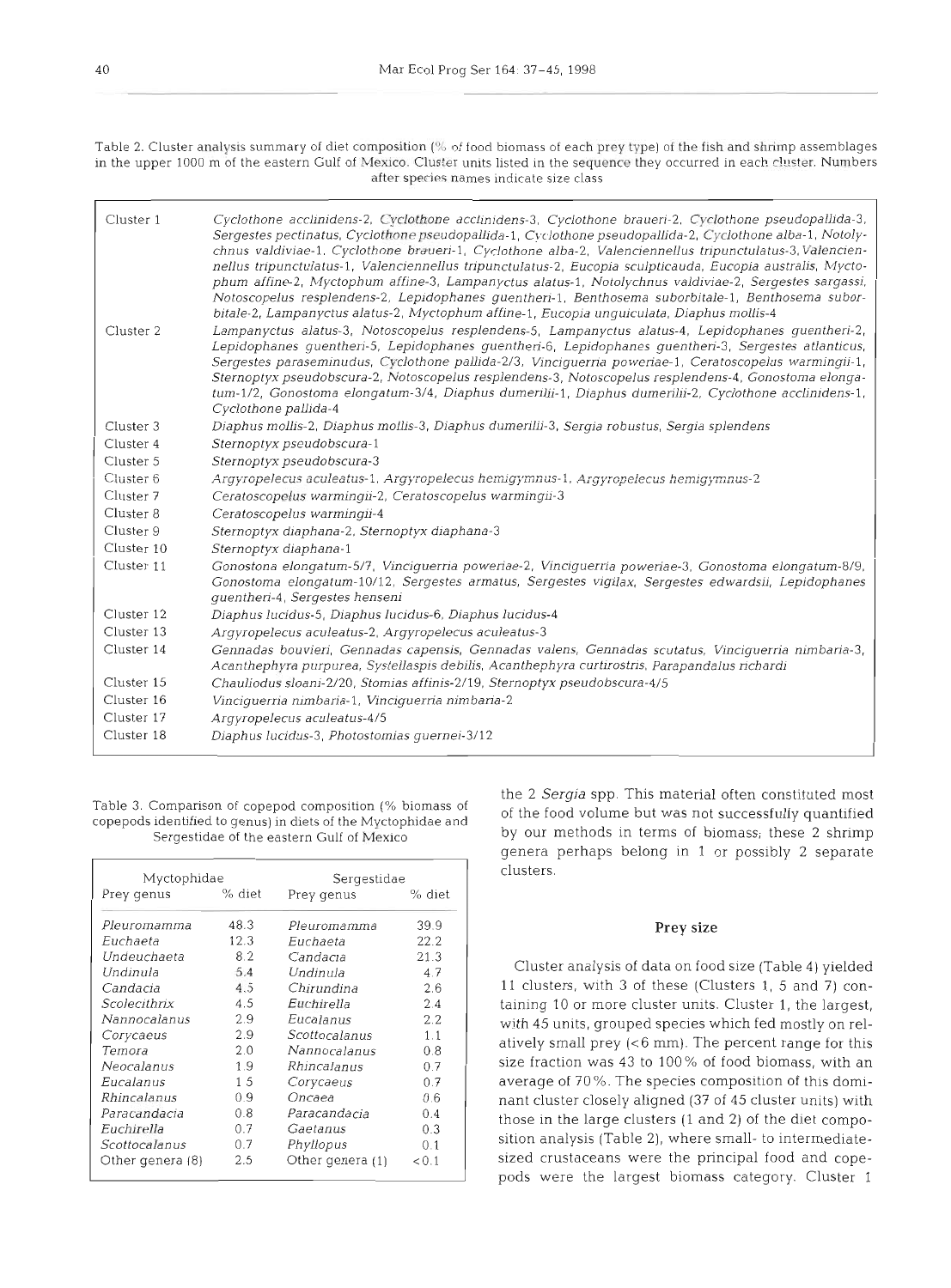Table 4. Cluster analysis summary of size composition (% food biomass in each size category) of diets of Gulf of Mexico midwater fishes and shrimps. Listings are in order of occurrence in each cluster

| Cluster 1  | Cyclothone acclinidens-1, Cyclothone acclinidens-2, Argyropelecus hemigymnus-2, Cyclothone alba-2,<br>Cyclothone pseudopallida-3, Valenciennellus tripunctulatus-3, Cyclothone braueri-2, Notolychnus val-<br>diviae-2, Cyclothone acclinidens-3, Notolychnus valdiviae-1, Sergestes sargassi, Cyclothone pseudopallida-<br>1, Cyclothone pseudopallida-2, Cyclothone alba-1, Valenciennellus tripunctulatus-2, Cyclothone braueri-1,<br>Sergestes pectinatus, Eucopia unguiculata, Sternoptyx pseudobscura-1, Myctophum affine-2, Valencien-<br>nellus tripunctulatus-1, Lampanyctus alatus-1, Myctophum affine-3, Benthosema suborbitale-1, Lampanyc-<br>tus alatus-2, Benthosema suborbitale-2, Gonostoma elongatum-3/4, Notoscopelus resplendens- 2, Lepido-<br>phanes guentheri-1, Gonostoma elongatum-1/2, Ceratoscopelus warmingii-3, Diaphus mollis-4,<br>Ceratoscopelus warmingii-2, Lepidophanes quentheri-2, Eucopia sculpticauda, Ceratoscopelus warmingii-<br>1, Vinciguerria poweriae-1, Diaphus dumerilii-3, Diaphus mollis-2, Cyclothone pallida-2/3, Diaphus dumer-<br>ilii-2, Argyropelecus aculeatus-1, Argyropelecus hemigymnus-1, Diaphus dumerilii-1, Myctophum affine-1 |
|------------|------------------------------------------------------------------------------------------------------------------------------------------------------------------------------------------------------------------------------------------------------------------------------------------------------------------------------------------------------------------------------------------------------------------------------------------------------------------------------------------------------------------------------------------------------------------------------------------------------------------------------------------------------------------------------------------------------------------------------------------------------------------------------------------------------------------------------------------------------------------------------------------------------------------------------------------------------------------------------------------------------------------------------------------------------------------------------------------------------------------------------------------------------------------------------------------------|
| Cluster 2  | Sergestes paraseminudus, Sergia robustus, Sergia splendens, Sergestes atlanticus, Sergestes henseni,<br>Sternoptyx pseudobscura-2                                                                                                                                                                                                                                                                                                                                                                                                                                                                                                                                                                                                                                                                                                                                                                                                                                                                                                                                                                                                                                                              |
| Cluster 3  | Vinciquerria nimbaria-2                                                                                                                                                                                                                                                                                                                                                                                                                                                                                                                                                                                                                                                                                                                                                                                                                                                                                                                                                                                                                                                                                                                                                                        |
| Cluster 4  | Eucopia australis                                                                                                                                                                                                                                                                                                                                                                                                                                                                                                                                                                                                                                                                                                                                                                                                                                                                                                                                                                                                                                                                                                                                                                              |
| Cluster 5  | Diaphus lucidus-4, Sternoptyx diaphana-3, Lampanyctus alatus-4, Notoscopelus resplendens-5, Lepido-<br>phanes quentheri-4, Argyropelecus aculeatus-2, Lepidophanes quentheri-3, Lepidophanes quentheri-6,<br>Lampanyctus alatus-3, Ceratoscopelus warmingii-4, Notoscopelus resplendens-4, Sternoptyx diaphana-1,<br>Sternoptyx diaphana-2, Lepidophanes guentheri-5, Diaphus mollis-3, Notoscopelus resplendens-3, Argyro-<br>pelecus aculeatus-3                                                                                                                                                                                                                                                                                                                                                                                                                                                                                                                                                                                                                                                                                                                                             |
| Cluster 6  | Gonostoma elongatum-5/7, Parapandalus richardi                                                                                                                                                                                                                                                                                                                                                                                                                                                                                                                                                                                                                                                                                                                                                                                                                                                                                                                                                                                                                                                                                                                                                 |
| Cluster 7  | Acanthephyra curtirostris, Systellaspis debilis, Gennadas scutatus, Gennadas valens, Vinciguerria powe-<br>riae-2, Gennadas bouvieri, Gennadas capensis, Diaphus lucidus-6, Sergestes vigilax, Vinciguerria nim-<br>baria-3, Vinciguerria poweriae-3, Sergestes armatus                                                                                                                                                                                                                                                                                                                                                                                                                                                                                                                                                                                                                                                                                                                                                                                                                                                                                                                        |
| Cluster 8  | Cyclothone pallida-4                                                                                                                                                                                                                                                                                                                                                                                                                                                                                                                                                                                                                                                                                                                                                                                                                                                                                                                                                                                                                                                                                                                                                                           |
| Cluster 9  | Diaphus lucidus-5, Argyropelecus aculeatus-4/5, Gonostoma elongatum-8/9, Gonostoma elongatum-10/12,<br>Sternoptyx pseudobscura-3, Acanthephyra purpurea                                                                                                                                                                                                                                                                                                                                                                                                                                                                                                                                                                                                                                                                                                                                                                                                                                                                                                                                                                                                                                        |
| Cluster 10 | Sternoptyx pseudobscura-4/5, Photostomias quernei-3/12, Chauliodus sloani-2/20, Diaphus lucidus-3, Sto-<br>mias affinis-2/19                                                                                                                                                                                                                                                                                                                                                                                                                                                                                                                                                                                                                                                                                                                                                                                                                                                                                                                                                                                                                                                                   |
| Cluster 11 | Vinciquerria nimbaria-1, Sergestes edwardsii                                                                                                                                                                                                                                                                                                                                                                                                                                                                                                                                                                                                                                                                                                                                                                                                                                                                                                                                                                                                                                                                                                                                                   |

included both fishes and shrimps. Cluster 5, grouping 17 cluster units (all fishes), had members which also fed on small- to intermediate-sized prey, but most prey were smaller than 6 mm (range: 32 to 64%; mean: 53 %). The composition of this cluster showed similarities (8 of 17 species concurrent) with diet composition Cluster 2. The third largest group, Cluster 7, was composed of 8 shrimp and 4 fish cluster units which fed on relatively large prey, most of which exceeded 10 mm (range: 41 to 74%; mean: 60%). Species composition was similar to that of diet composition Cluster 14 in which chaetognaths, euphausiids and fish averaged 74% of food biomass. Cluster 2 contained 6 cluster units, 1 fish (Sternoptyx pseudobscura) and 5 sergestid shrimp units, with food biomass approximately evenly split between less than 6 mm (mean: 54 %) and greater than 6 mm (mean: 46 %) prey. Cluster 9 also grouped 6 cluster units, including 1 shrimp, *Acanthephyra purpurea.* Most of the food biomass of members of this cluster exceeded 10 mm in size (range:  $63$  to  $75\%$ ; mean: 67%) and consisted of chaetognaths, fish, euphausiids, and large pteropods and polychaetes. Cluster 10 aggregated 5 fish cluster units, 3 of which were the most abundant stomiid species in the EGOM,

*Photostonlias guernei, Chauliodus sloani* and *Stomias affinis* (Sutton & Hopkins 1996b). Food biomass was mostly in the >l0 mm size category (range: 72 to 99%; mean: 88%), with prey consisting primarily of large decapods and fishes. The remaining 5 clusters **(3,** 4, *6,*  8 and 11) were comprised of 1 or 2 species each, and in 6 of 7 cases the major size fraction of food biomass was larger than 6 mm.

#### **Spatial distribution**

Cluster analysis of nighttime vertical distribution (Table 5) yielded the largest number of clusters, 26, of any of the 3 niche variables, with the species composition of these clusters having little apparent correlation with food type or size. Only 4 clusters contained 10 or more cluster units (Clusters 2, 4, 7 and 15). Cluster 2, the largest, had 18 cluster units, all fishes except for *Parapandalus richardi.* Fourteen of the 18 units had population centers (i.e. where half the population resides above and below a depth zone) in the middle of the epipelagic zone at 75 to 125 m, the median zone being 75 to 100 m. Cluster **4** had l1 cluster units which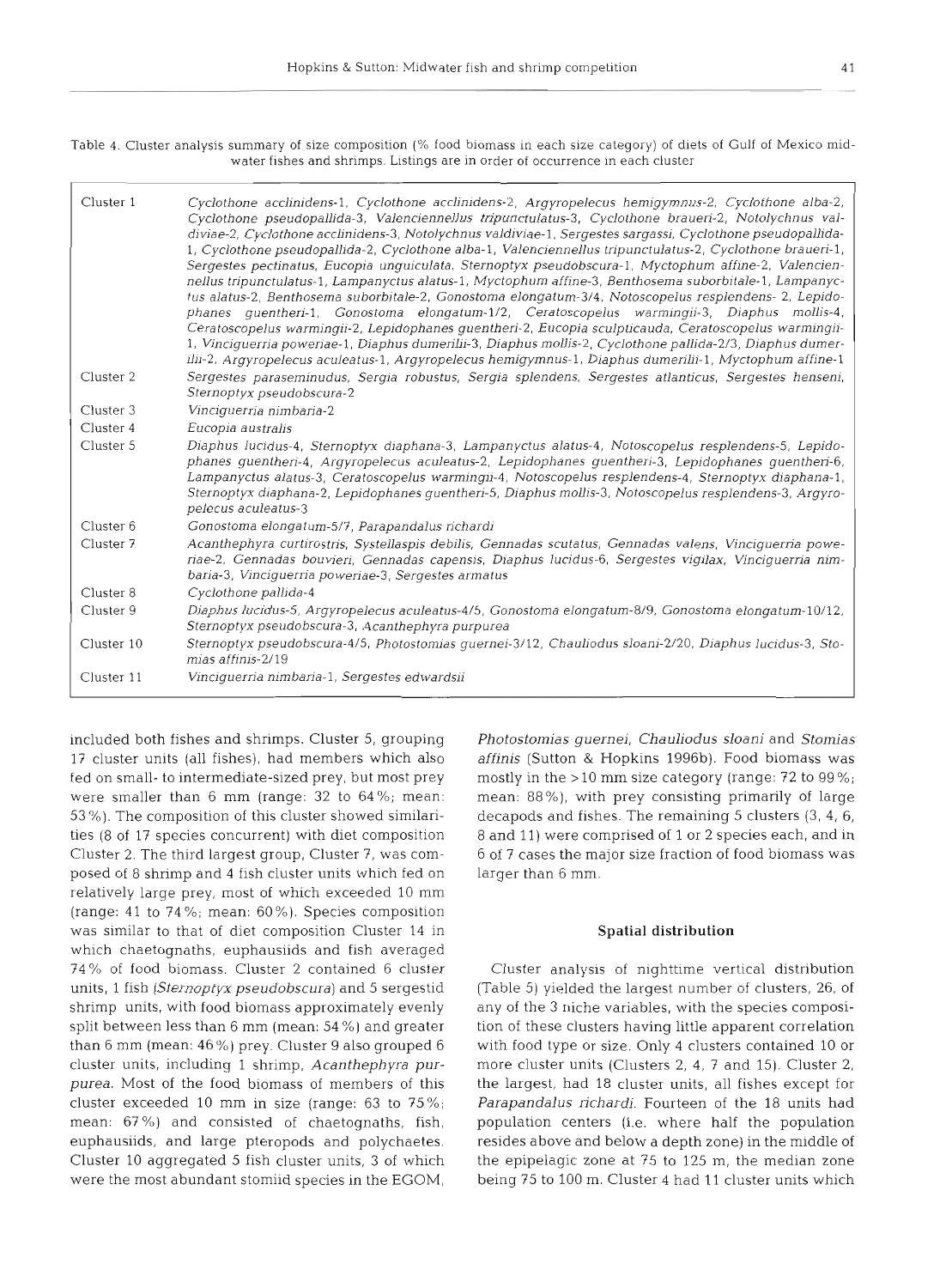*Table* 5. *Cluster analysis summary of nighttime vertical distributions of midwater fishcs and shrimps in the upper 1000 m of the eastern Gulf. Cluster units in sequence they occurred* in *cach cluster* 

| Cluster 1<br>Cluster 2 | Diaphus lucidus-3, Diaphus lucidus-4, Notoscopelus resplendens-3, Notoscopelus resplendens-5<br>Diaphus mollis-3, Diaphus mollis-4, Ceratoscopelus warmingii-3, Parapandalus richardi, Lepidophanes<br>quentherl-5, Lepidophanes quentheri-6, Lepidophanes quentheri-4, Vinciquerria nimbaria-1, Vinciquerria<br>nimbaria-2, Vinciguerria nimbaria-3, Ceratoscopelus warmingii-1, Ceratoscopelus warmingii-2, Cerato-<br>scopelus warmingii-4, Diaphus dumerilii-3, Diaphus mollis-2, Lampanyctus alatus-3, Lampanyctus alatus-4,<br>Notolychnus valdiviae-2 |
|------------------------|--------------------------------------------------------------------------------------------------------------------------------------------------------------------------------------------------------------------------------------------------------------------------------------------------------------------------------------------------------------------------------------------------------------------------------------------------------------------------------------------------------------------------------------------------------------|
| Cluster 3              | Notoscopelus resplendens-4                                                                                                                                                                                                                                                                                                                                                                                                                                                                                                                                   |
| Cluster 4              | Diaphus lucidus-5, Diaphus lucidus-6, Vinciquerria poweríae-1, Vinciquerria poweríae-2, Vinciquerria<br>poweriae-3, Sergestes henseni, Sergia splendens, Sergestes paraseminudus, Sergestes armatus, Sergestes<br>pectinatus, Sergestes sargassi                                                                                                                                                                                                                                                                                                             |
| Cluster 5              | Gonostoma elongatum-5/7, Systellaspis debilis                                                                                                                                                                                                                                                                                                                                                                                                                                                                                                                |
| Cluster <sub>6</sub>   | Chauliodus sloani-2/20                                                                                                                                                                                                                                                                                                                                                                                                                                                                                                                                       |
| Cluster 7              | Benthosema suborbitale-1, Lepidophanes guentheri-3, Lepidophanes guentheri-1, Diaphus dumerilii-1,<br>Lepidophanes quentheri-2, Benthosema suborbitale-2, Diaphus dumerilii-2, Lampanyctus alatus-1, Notoly-<br>chnus valdiviae-1, Lampanyctus alatus-2                                                                                                                                                                                                                                                                                                      |
| Cluster 8              | Gonostoma elongatum-1/2                                                                                                                                                                                                                                                                                                                                                                                                                                                                                                                                      |
| Cluster 9              | Gonostoma elongatum-3/4                                                                                                                                                                                                                                                                                                                                                                                                                                                                                                                                      |
| Cluster 10             | Notoscopelus resplendens-2                                                                                                                                                                                                                                                                                                                                                                                                                                                                                                                                   |
| Cluster 11             | Argyropelecus aculeatus-1, Argyropelecus aculeatus-2, Argyropelecus aculeatus-3, Argyropelecus aculea-<br>tus-4/5, Gonostoma elongatum-8/9                                                                                                                                                                                                                                                                                                                                                                                                                   |
| Cluster 12             | Myctophum affine-1, Myctophum affine-2, Myctophum affine-3                                                                                                                                                                                                                                                                                                                                                                                                                                                                                                   |
| Cluster 13             | Sergestes atlanticus, Sergestes edwardsii, Sergestes vigilax                                                                                                                                                                                                                                                                                                                                                                                                                                                                                                 |
| Cluster 14             | Gonostoma elongatum-10/12                                                                                                                                                                                                                                                                                                                                                                                                                                                                                                                                    |
| Cluster 15             | Cyclothone acclinidens-1, Cyclothone acclinidens-2, Cyclothone acclinidens-3, Acanthephyra curtirostris,<br>Eucopia unguiculata, Sternoptyx pseudobscura-1, Sternoptyx pseudobscura-2, Sternoptyx pseudobscura-3,<br>Sternoptyx pseudobscura-4/5, Eucopia australis                                                                                                                                                                                                                                                                                          |
| Cluster 16             | Sternoptyx diaphana-1, Sternoptyx diaphana-2, Sternoptyx diaphana-3                                                                                                                                                                                                                                                                                                                                                                                                                                                                                          |
| Cluster 17             | Eucopia sculpticauda                                                                                                                                                                                                                                                                                                                                                                                                                                                                                                                                         |
| Cluster 18             | Photostomias guernei-3/12                                                                                                                                                                                                                                                                                                                                                                                                                                                                                                                                    |
| Cluster 19             | Cyclothone alba-1, Cyclothone alba-2                                                                                                                                                                                                                                                                                                                                                                                                                                                                                                                         |
| Cluster 20             | Cyclothone pallida-2/3, Cyclothone pallida-4                                                                                                                                                                                                                                                                                                                                                                                                                                                                                                                 |
| Cluster 21             | Cyclothone pseudopallida-1, Cyclothone pseudopallida-2, Cyclothone pseudopallida-3                                                                                                                                                                                                                                                                                                                                                                                                                                                                           |
| Cluster 22             | Argyropelecus hemigymnus-1, Argyropelecus hemigymnus-2, Gennadas scutatus, Valenciennellus tripunc-<br>tulatus-1, Valenciennellus tripunctulatus-2, Valenciennellus tripunctulatus-3, Acanthephyra purpurea                                                                                                                                                                                                                                                                                                                                                  |
| Cluster 23             | Gennadas bouvieri, Gennadas capensis                                                                                                                                                                                                                                                                                                                                                                                                                                                                                                                         |
| Cluster 24             | Sergia robustus, Gennadas valens                                                                                                                                                                                                                                                                                                                                                                                                                                                                                                                             |
| Cluster 25             | Stomias affinis-2/19                                                                                                                                                                                                                                                                                                                                                                                                                                                                                                                                         |
| Cluster 26             | Cyclothone braueri-1, Cyclothone braueri-2                                                                                                                                                                                                                                                                                                                                                                                                                                                                                                                   |

included several size classes each of the myctophid *Diaphus lucidus,* the phosichthyid *Vinciguerria powenae,* and 6 species of sergestids. All of these units were centered in the lower half of the epipelagic zone at 125 to 175 m (median zone 125 to 150 m). Cluster 7 grouped 10 cluster units of myctophids which centered shallow in the epipelagic zone at 25 to 50 m. Cluster 15, also of 10 units, had an array of non-migrators including representatives of the fish genera Cyclo*thone* and *Sternoptyx* and the shrimp genera *Eucopia*  and *Acanthephyra.* These occurred deep in the mesopelagic zone at night (825 to 925 m; median zone 900 to 925 m). Three clusters, 1, 11 and 22, had 4 to <sup>7</sup>units. Cluster 22, a mixture of sternoptychid fish and aristeid and caridean shrimp species, occurred in the upper mesopelagic zone, the median depth being

300 to 325 m. Cluster 11 grouped 4 size classes of *Argyropelecus aculeatus* and one unit of *Gonostoma*  elongatum, with their populations centering in the lower epipelagic zone at 150 to 175 m. Cluster 1 contained several size classes each of 2 myctophids, *Diaphus lucidus* and *Notoscopelus resplendens,* which also centered in the Iower epipelagic zone, between 75 and 150 m.

The remaining 19 clusters, each with 1 to 3 units, can be assigned to **3** broad depth zones: epipelagic (0 to 250 m), upper mesopelagic (250 to 650 m) and deep mesopelagic (>650 m). The shallow depth group included 9 clusters (3, 5, 6, 8, 9, 10, 12, 13 and 14) consisting of strongly migrating myctophids, sergestids, stomiids and *Gonostoma elongatum.* The intermediate depth group had 7 clusters (18, 19, 21, 23, 24, 25 and

l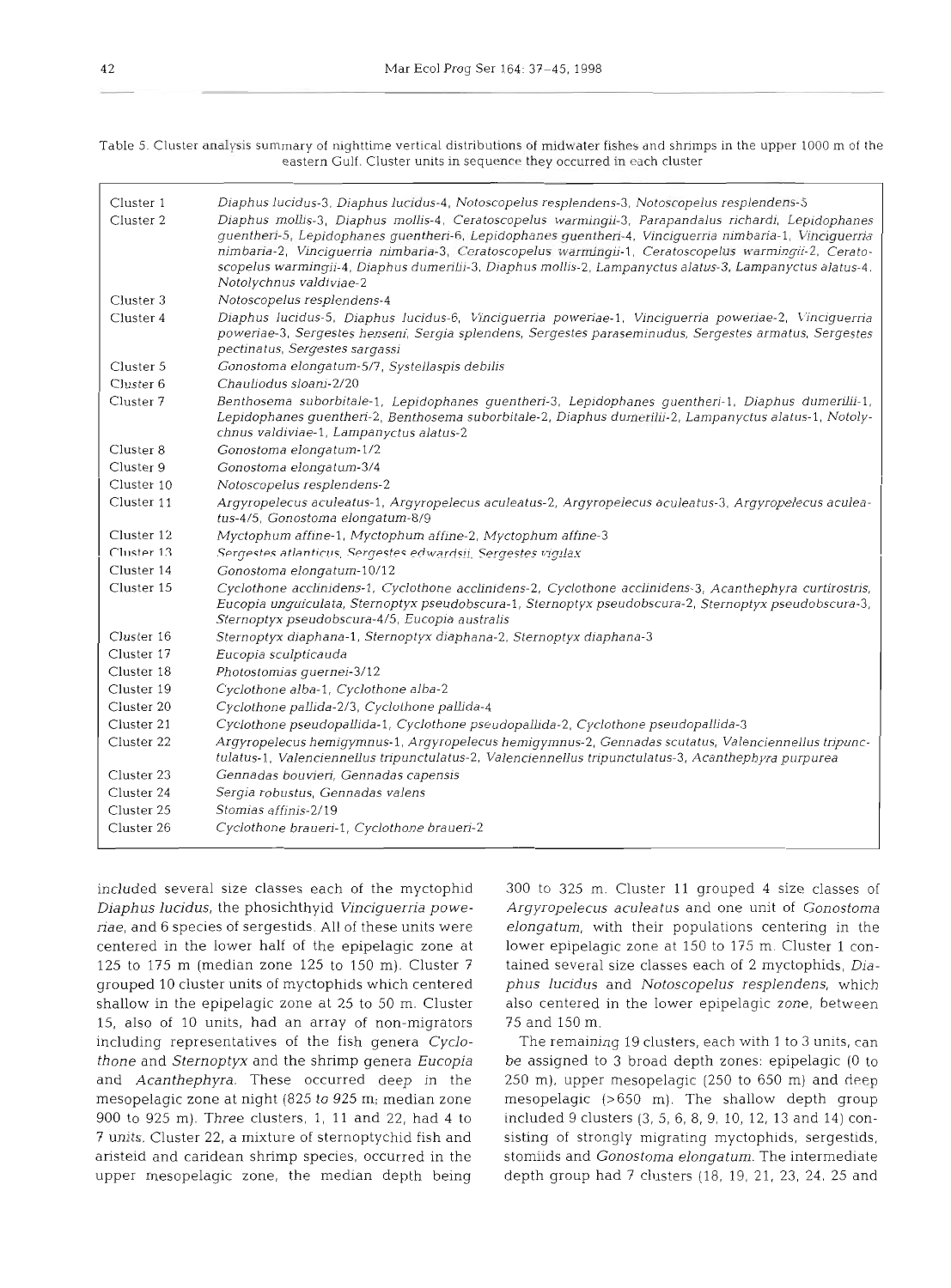|                                                                           | Number of pairings | % of total pairings |
|---------------------------------------------------------------------------|--------------------|---------------------|
| Species pair concurrences for all 3 parameters (i.e. no niche separation) | 48 <sup>d</sup>    | 1.0                 |
| Species niche separation based on a single parameter                      | 531                | 11.2                |
| Niche separation based on 2 parameters                                    | 1064               | 22.4                |
| Niche separation based on all 3 parameters                                | 3110               | 65.4                |
| Total pairings in analysis                                                | 4753               |                     |

Table 6. Results of multiple niche parameter cluster analyses for resource partitioning among the midwater fishes and shrimps of the eastern Gulf of Mexico. The **3** niche parameters considered were diet composition, food slze and predator nighttime vertical

26) and included shallow *Sergia* and *Gennadas*  shrimps, *Cyclothone* and the stomiids. This group had portions of or entire populations which did not migrate or, if migrating, did not reach the epipelagic zone at night. The deepest group (Clusters 16, 17 and 20) included deep mesopelagic *Cyclothone* and *Sternoptyx* and the mysid shrimp genus *Eucopia.* 

It should be noted that defining depth centers for the Stomiidae was especially problematic as a significant fraction of their populations do not migrate on a daily basis but remain at depth, thereby generating a strongly polymodal vertical distribution pattern (Sutton & Hopkins 1996b). Our feeding data, however, suggest that most stomiid predation is in the epipelagic zone at night, with little feeding occurring in the nonmigratory components of the populations (Sutton & Hopkins 1996a). Also note that a number of species were distributed over more than 1 depth cluster, examples being *Gonostorna elongatum* and *Notoscopelus resplendens,* which occur, respectively, in 5 and 3 different clusters. This results from changes in species migration patterns which occur with ontogeny (e.g. Badcock 1970, Gibbs et al. 1971, Badcock & Merrett 1976, Clarke 1978, Willis & Pearcy 1980, Hulley 1981, Gartner et al. 1987, Lancraft et al. 1988). with larger, older individuals of a species more often found deeper in the water column.

#### Trellis matrix results for species pairs

Using the species pairs trellis diagram we were able to estimate the degree of niche overlap or, conversely, niche differentiation, with the 3 niche parameters combined. Trellis analysis yielded a total of 4753 combinations of cluster pairings of 77 fish and 21 shrimp units. The data summary in Table 6 shows that in only 48 cases (i.e. 1 % of all pairings) was there no niche differentiation. Approximately half this number (23) were pairings of different size classes of the same fish species. The pairings involving different species included:

combinations of 8 myctophid species; *Cyclothone acclinidens* and *Eucopia unguicula ta; Vinciguerria poweriae* and *Sergestes arrna tus; Sergestes pectinatus*  and *Sergestes sargassi;* and *Gennadas capensis* and *Gennadas bouvieri.* In *2* instances there was no apparent niche differentiation between a fish and a shrimp species *(Eucopia unguiculata* and *Cyclothone acclinidens* 2,3, *Sergestes arrnatus* and *Vinciguerna powenae* 2,3). The remainder of the 4753 pairings yielded niche differentiation by a single parameter, **2** parameters or all 3 parameters. Thus, 99% of the palrings demonstrated some degree of niche separation. Only 11 *"/o* of the pairings showed single parameter differentiation, whereas  $88\%$  were differentiated by 2 or more parameters, with 65 % of all painngs being differentiated by all 3 niche variables.

#### **DISCUSSION**

The 3 variables considered as important niche parameters were food composition, food size and nighttime predator vertical distribution. Two of the parameters were based on nutrition and one on space. In the mesopelagic ecosystem, spatial separation or concurrence at night is a valid estimator of potential competition for vertically distributed resources as vertically migrating species generally feed at night (e.g. Omori 1969, Foxton & Roe 1974, Merrett & Roe 1974, Donaldson 1975, Hopkins & Baird 1975, Walters 1976, Gorelova 1977, Kinzer & Schulz 1985, Kawamura & Fujii 1988). Animals feeding at different horizons, even on the same prey species, at night in the epi/mesopelagic zone are partitioning the common resource and thus minimizing competition. Our data suggest that diffuse competition exists as MacArthur (1972) and Pianka (1974) predicted and that species niches in the ecosystem show considerable overlap (e.g. consider the large multispecies clusters in Tables 2 & 4). The latter enables dense species packing, especially in the epipelagic zone at night, the apparent period of most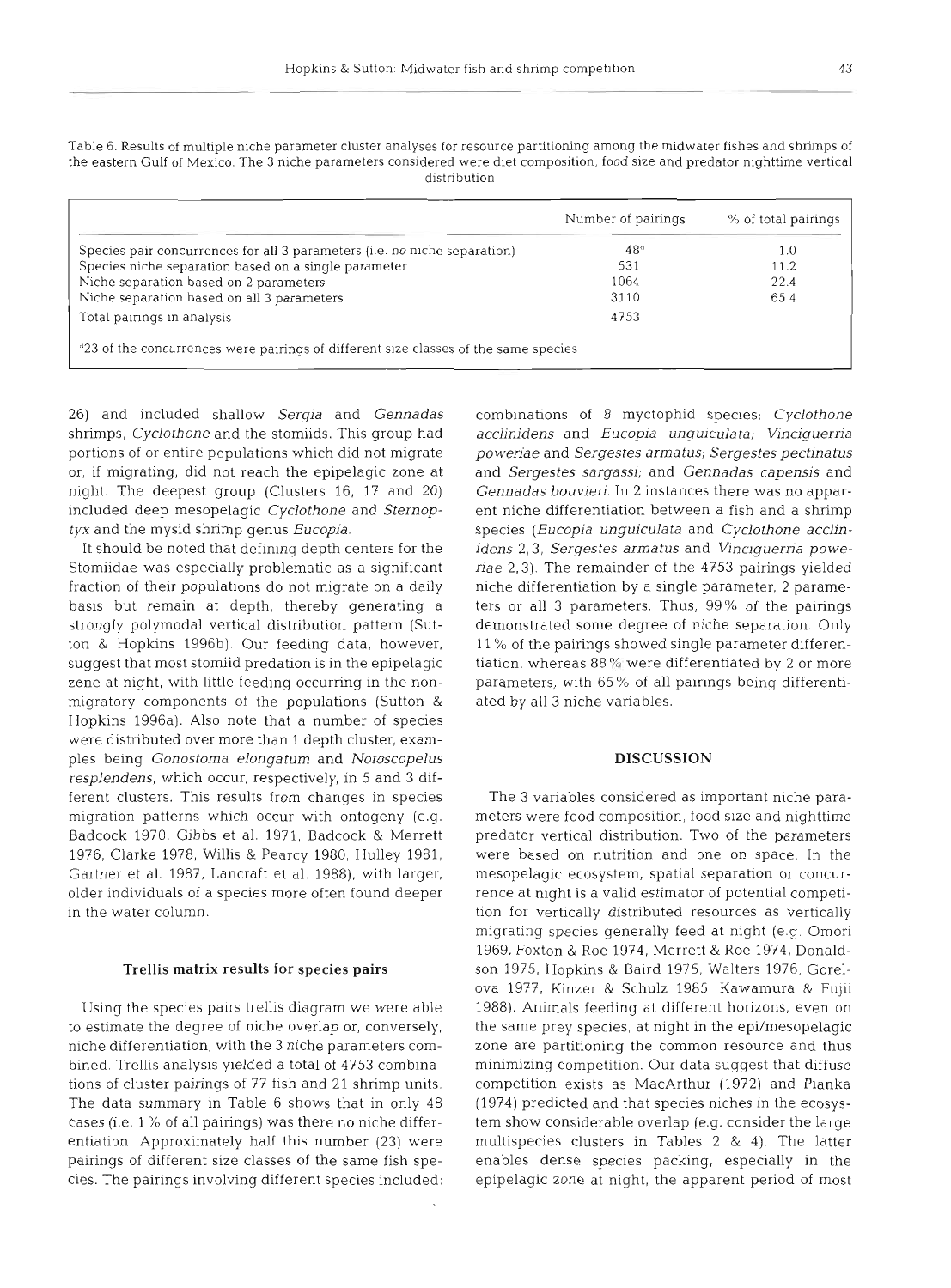active feeding. Not all of the species considered here, however, forage exclusively at night. Hopkins & Baird (1973) and Baird & Hopklns (1981) have shown that there is active feeding during the daytime by the nonmigratory sternoptychids (Valenciennellus, Sternoptyx) and Lancraft (pers. comm.) has made similar observations on Cyclothone, and there is evidence that, while EGOM aristeids feed primarily at night, foraging continues throughout the diel period (Heffernan & Hopkins 1981). Others have reported daytime or acyclic feeding in myctophids (Samyshev & Shetinkin 197 1, Clarke 1978), sternoptychids (Merrett & Roe 1974, Clarke 1978), gonostomatids (DeWitt & Cailliet 1972), and aristeid, sergestid, caridean and mysid shrimps (Roe 1984, Nishida et al. 1988). Spreading predation pressure over the 24 h diel period would enhance resource partitioning and not be in conflict with the concept of niche separation being discussed here.

In summary, our analysis supports the concept of diffuse competition, where individual species are impacted by many other species in the ecosystem, including intergroup competitive pressure. The present results have demonstrated much niche coherence between representatives of the 2 dominant micronektonic taxa, the midwater fishes and shrimps. Despite considerable niche overlap and thus the potential for competition, it appears that when a spectrum of niche parameters is considered, resource partitioning exists at the species level and in many instances, intraspecifically, at the size cohort level as well. This enables the high species diversity observed in warm water oligotrophic regimes which so characterizes the epi/ mesopelagic zone of a large fraction of the world ocean.

Acknowledgements. This research was funded by National Science Foundation contracts DES 75-03845 and OCE 84- 10787. We thank Jodie Helle for manuscript preparation.

#### LITERATURE CITED

- Badcock J (1970) The vertical distribution of mesopelagic fishes collected on the SOND cruise. J Mar Biol Assoc UK 5O:lOOl-1044
- Badcock J, Merrett NR (1976) Mldwater fishes in the eastern North Atlantic-1. Vertical distribution and associated biology in 30" N, 23" W, with developmental notes on certain myctophids. Prog Oceanogr 7:3-58
- Baird RC. Hopkins TL (1981) Trophodynamics of the fish Valencienellus tripunctulatus. II. Selectivity, grazing rates and resource utilization. Mar Ecol Prog Ser 5:11-19
- Berkes F (1976) Ecology of euphausiids in the Gulf of St. Lawrence. J Fish Re5 Bd Can 33:1894-1905
- Bray JR, Curtis JT (1957) An ordination of the upland forest communities of southern Wisconsin. Ecol Monogr 27: 325-349
- Clarke TA (1978) Die1 feeding patterns of 16 species of mesopelagic fishes from Hawaiian waters. Fish Bull US 76: 485-513
- Clarke TA (1980) Diets of fourteen species of vertically migrating mesopelagic fishes in Hawaiian wdters. Fish Bull US 78:619-640
- DeWitt FA Jr, Cailliet GM (1972) Feeding habits of two bristlemouth fishes, *Cyclothone acclinidens* and *C. signata* (Gonostomatidae). Copeia 1972:868-871
- Domanski P (1984) Diel migrations and distributions within a mesopelagic community in the north east Atlantic. 8. A multivariate analysis of community structure. Prog Oceanogr 13:491-511
- Donaldson HA (1975) Vertical distribution and feeding of sergestid shrimps (Decapoda: Natantia) collected near Bermuda. Mar Biol 31:37-50
- Fink WL (1985) Phylogenetic relationships of the stomiid fishes (Teleostei: Stomiiformes). Misc Pub1 Mus Zoo1 Univ Mich 171:l-127
- Flock ME, Hopkins TL (1992) Species composition, vertical distribution, and food habits of the sergestid shrimp assemblage in the eastern Gulf of Mexico. J Crust Biol 12: 210-223
- Foxton P, Roe HSJ (1974) Observations on the nocturnal feeding of some mesopelagic decapod Crustacea. Mar Biol 28: 37-49
- Gartner JV Jr, Hopkins TL, Baird RC, Milliken DM (1987) The lanternfishes (Pisces: Myctophidae) of the eastern Gulf of Mexico. Fish Bull US 85:81-98
- Gibbs RH Jr, Goodyear RJ, Keene MJ, Brown DW (1971) Biological studies of the Bermuda Ocean Acre. **11.** Vertical distribution and ecology of the lanternfishes (family Myctophidae). Report to the US Navy Underwater Systems Center, p 1-141
- Gorelova TA (1977) Some characteristics of the nutntion of the young of the nictoepipelagic and rnesopelagic lantern fish (Pisces, Myctophidae). Oceanology 17:220-222
- Heffernan JJ, Hopkins TL (1981) Vertical distribution and feeding of the shrimp genera Gennadas and Bentheogennema (Decapoda: Penaeidea) in the eastern Gulf of Mexico. J Crust Biol 1:461-473
- Hopkins TL, Baird RC (1973) Diet of the hatchetfish Sternoptyx diaphana. Mar Biol 21-34-46
- Hopkins TL, Baird RC (1975) Net feeding in mesopelagic fishes. Fish Bull US 73:908-914
- Hopkins TL, Baird RC (1985) Feeding ecology of four hatchetfishes (Sternoptychidae) in the eastern Gulf of Mexico. Bull Mar Sci 36:260-277
- Hopkins TL, Baird RC, Milliken DM (1973) A messengeroperated closing trawl. Limnol Oceanogr 18:488-490
- Hopkms TL, Flock ME, Gartner JV Jr. Torres JJ (1994) Structure and trophic ecology of a low latitude midwater decapod and mysid assemblage. Mar Ecol Prog Ser 109:143-156
- Hopkins TL, Gartner JV Jr (1992) Resource-partitioning and predation impact of a low-latitude myctophid community. Mar Biol 114:185-197
- Hopkins TL, Lancraft TM (1984) The composition and standing stock of mesopelagic micronekton at 27°N 86°W in the eastern Gulf of Mexico. Contrib Mar Sci 27:143-158
- Hopkins TL, Sutton TT, Lancraft TM (1996) The trophic structure and predation impact of a low latitude midwater fish assemblage. Prog Oceanogr 38:205-239.
- Hulley PA (1981) Results of the research cruises of FRV 'Walter Herwiq' to South America. LVIII. Family Myctophidae (Osteichthyes, Myctophiformes). Arch FischWiss 31:l-300
- Hutchinson GE (1959) Homage to Santa Rosalia or why are there so many kinds of animals? Am Nat 93:145-159
- Hutchinson GE (1961) The paradox of the plankton. Am Nat 95:137-145
- Kawamura A, Fujii F (1988) Forage of the mesopelagic fishes,